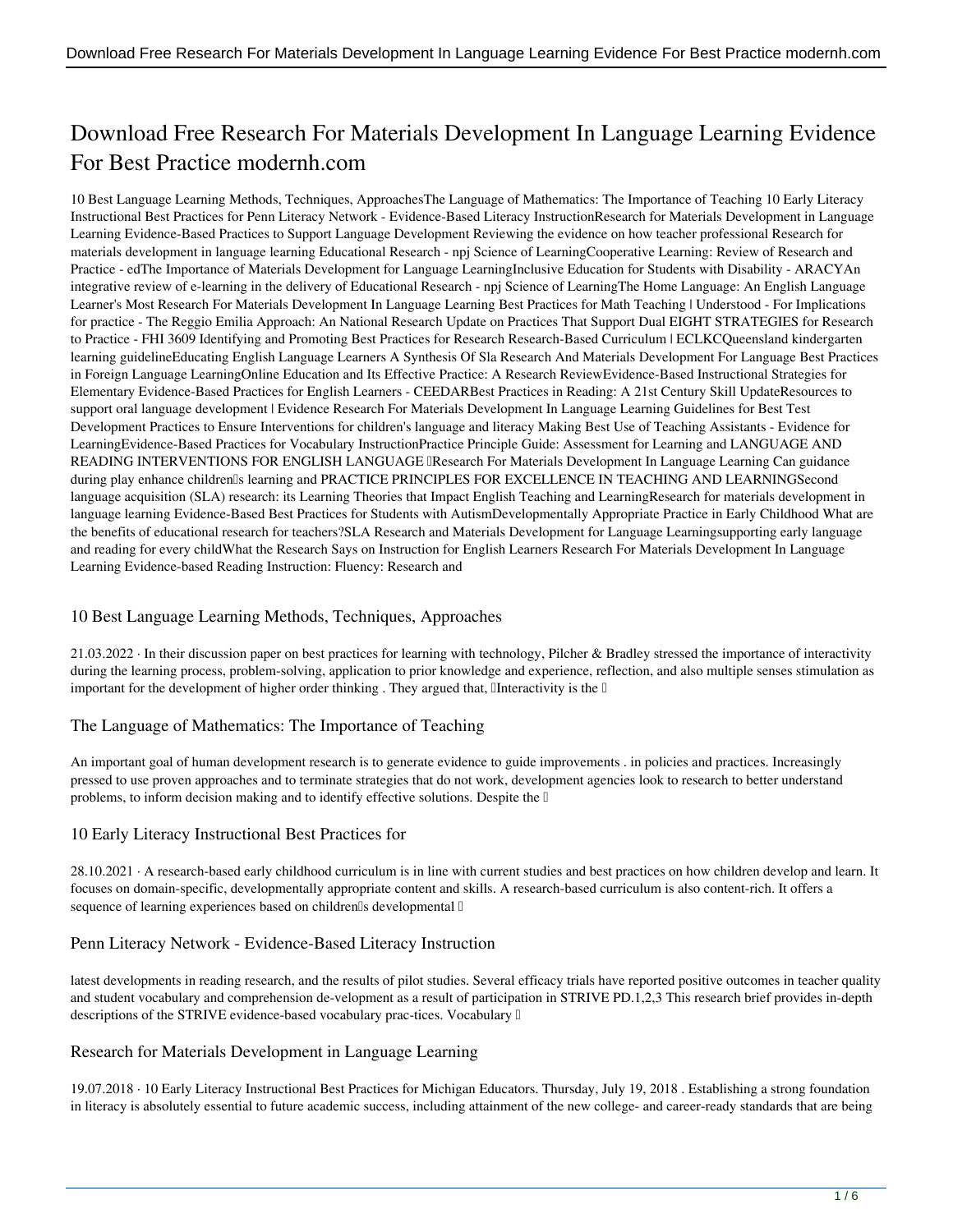put in place under the Every Student Succeeds Act (ESSA). Initiatives related to reading  $\mathbb D$ 

## **Evidence-Based Practices to Support Language Development**

#### Research for Materials Development in Language Learning: Evidence For Best Practice - インターネットデパート。送料無料商品多数。家電、おもちゃ、キッチン用品、ゲーム、PCソフト、洋書、スポーツ・アウトドア用品、時計、ベビー、ファッション、シューズ、食品等1000万点以上の品揃え。

## **Reviewing the evidence on how teacher professional**

Language learning to support reading development in early . years and education settings. 2.1 . The processes at work when learning to read 2.2 A. structured, targeted and explicit approach to learning language 2.3 Targeted support: the evidence for oral language interventions . 2.4 Supporting early years practitioners and teachers  $\cdot$  3. Language and literacy in the home and  $\mathbb{I}$ 

#### **Research for materials development in language learning**

SLA Research and Materials Development for Language Learning is the only book available to focus on the interaction between second language acquisition theory and materials development for language learning. It consists of contributions written by experts in SLA, experts in materials development, researchers who have expertise in both fields

## **Educational Research - npj Science of Learning**

17.03.2011 · Aside from children who *lcan listen and speak well*l, yet have difficulty learning to read (dyslexia), the main risk factor for reading disorders is problematic language development. It follows that speech and language therapists play a critical role in the identification of children who are likely to go on to have literacy difficulties and should be well positioned to provide  $\mathbb I$ 

#### **Cooperative Learning: Review of Research and Practice - ed**

Each research digest provides a definition of the component, the need for the component, how to assess the component, how to teach and learn the component, teaching strategies, suggestions for professional development, and additional resources. The value of these digests is that they provide a snap shot introduction to the four components of reading that may be helpful to a  $\mathbb I$ 

#### **The Importance of Materials Development for Language Learning**

ing and English/language artsllunsurprising given the large literature in this content area. Two studies focused on mathemat- ics, two on mathematics and reading and Reviewing the evidence on how teacher professional development affects student achievement. iv Summary English/language arts, one on science, and one on mathematics, science, and reading and  $\mathbb I$ 

## **Inclusive Education for Students with Disability - ARACY**

Evidence-Based Literacy Instruction. The Penn Literacy Network embodies professional development and literacy research and provides for the systemic growth of best practices across the span of PreK-12 classrooms. The PLN framework of The Four Lenses and the development of instructional literacy practices through its Five Reading/Writing/Talking

#### **An integrative review of e-learning in the delivery of**

Online Education and Its Effective Practice: A Research Review Anna Sun and Xiufang Chen Rowan University, Glassboro, NJ, USA sunq@rowan.edu Chenx@rowan.edu Abstract Using a qualitative content analysis approach, this study reviewed 47 published studies and r esearch on online teaching and learning since 2008, primarily focusing on how theories, practices and  $\mathbb{I}$ 

## **Educational Research - npj Science of Learning**

other evidence -based best practices such as social narratives, parent implemented interventions, and reinforcement. Cognitive behavior interventions are most often utilized with learners who struggle with behaviors related to emotions.  $\mathbb{D}$ 

## **The Home Language: An English Language Learner's Most**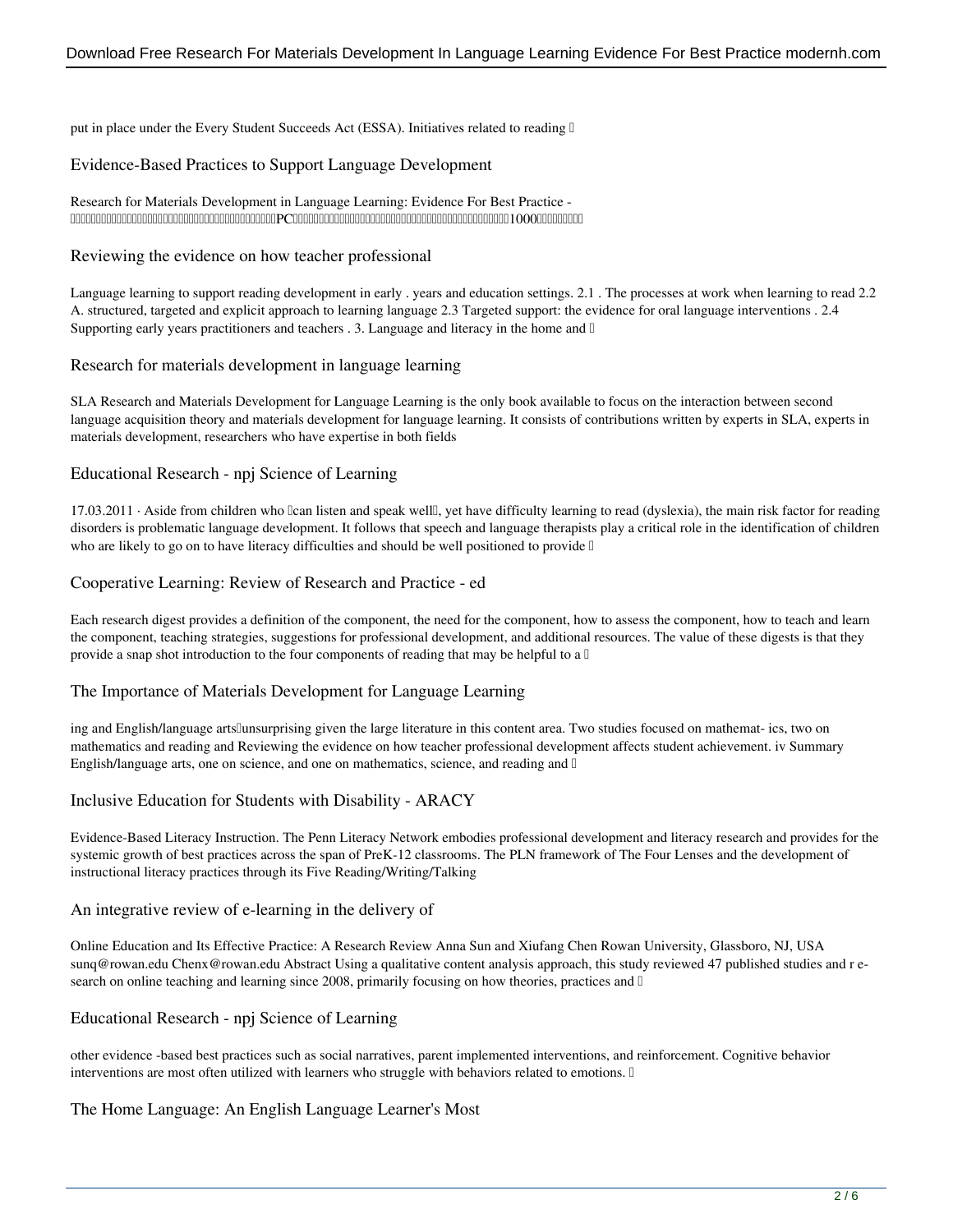language for teaching and learning and help us to articulate what teaching and learning excellence looks like. I encourage teachers and school leaders to draw on the Practice Principles to support the growth and development journey which is taking place in every school. Working with the Practice Principles will deepen the professional conversations taking place in  $\mathbb I$ 

## **Research For Materials Development In Language Learning**

In a best evidence synthesis of research on primary and secondary mathematics and reading and programs for struggling readers, Slavin (2013) found that well-structured methods such as cooperative learning produce more positive effect sizes than those evaluating other instructional practices such as the use of innovative curriculum text books or

## **Best Practices for Math Teaching | Understood - For**

Read PDF Research For Materials Development In Language Learning Evidence For Best Practice Research For Materials Development In Language Learning Evidence For Best Practice When people should go to the ebook stores, search initiation by shop, shelf by shelf, it is in reality problematic. This is why we allow the books compilations in this website. It will  $\mathbb I$ 

## **Implications for practice - The Reggio Emilia Approach: An**

A review of the best evidence in relation to theory and practice A What Works for Kids Evidence Review . Prepared by The Australian Research Alliance for Children and Youth (ARACY) Prepared for The Australian Government Department of Education, Employment and Workplace Relations. The views expressed in this publication do not necessarily represent the views of  $\mathbb{I}$ 

## **National Research Update on Practices That Support Dual**

best practices in foreign language learning yet today. Similar to other high school electives, foreign language learning is an often forgotten content-area. There are no official standards that apply to the topic and whatlls more, little legislation concerning the topic exists. The extent of legislation in regards to this topic deals with the establishment of foreign language programs  $\mathbb{I}$ 

## **EIGHT STRATEGIES for Research to Practice - FHI 360**

02.01.2022 · You can make reasonable use of your time by dividing your language learning materials into smaller parts. See this example; I Ten short stories of 100 words each  $\mathbb{I}$  A story of 1000 words. Now, which of these would be easier to memorize? Of course, it's number one, if you guess correctly. One of the best language learning methods of learning anything is to take  $\mathbb I$ 

# **9 Identifying and Promoting Best Practices for Research**

Current research about language and literacy learning and development, and ways of engaging children in learning, provides strong evidence of the need for supportive adult interactions in rich, inviting learning contexts where language and literacy learning is related to real-life purposes. Children  $\Box$  learn best when, with the support of a knowledgeable and trusted  $\Box$ 

## **Research-Based Curriculum | ECLKC**

This research paper conducted a review of philosophical and scholarly literature which displayed evidence that vocabulary development is a major section that educators should consider focusing for better achievement with English as Second Language students. Implementing educational practices that promote high-frequency vocabulary learning were found to be  $\mathbb I$ 

## **Queensland kindergarten learning guideline**

05.06.2013 · Research for materials development in language learning : evidence for best practice - edited by Brian Tomlinson and Hitomi Masuhara.

## **Educating English Language Learners A Synthesis Of**

The best practices outlined here aim to reflect best practices in the context of the entire system of research and the interdependence of researchers, research institutions, funding agencies, journals, societies, and other participants. Developing this updated framework of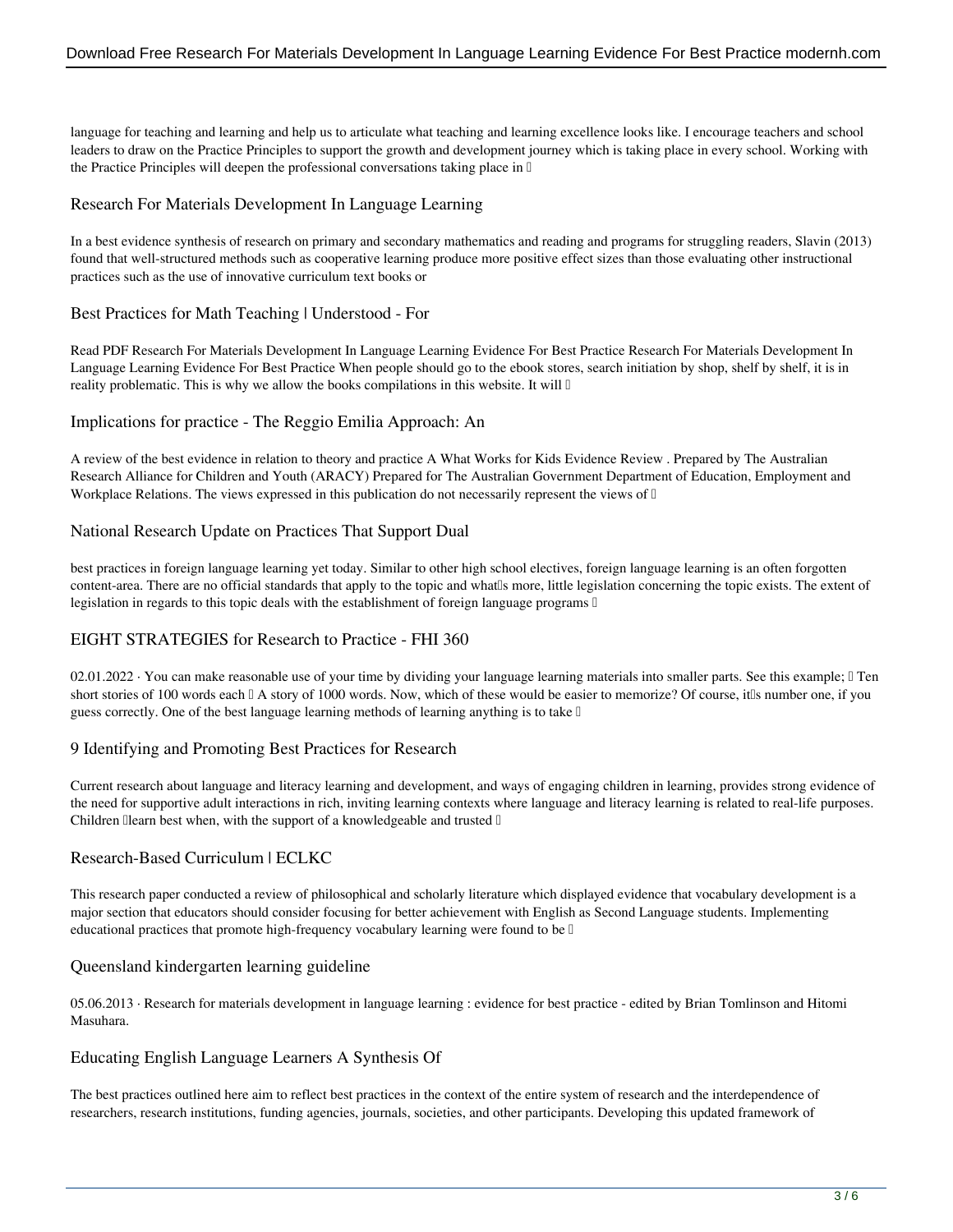responsible research practices will help the research enterprise identify particular practices that should  $\mathbb{I}$ 

### **Sla Research And Materials Development For Language**

The diagram shows that gathering and analysing evidence of children's learning and using it to plan (i.e. assessment for learning and development) is an ongoing and essential element in a planning cycle. The key purpose of assessment for learning and development is to provide professionals with the knowledge they need to plan ways to consolidate, build and enrich each  $\mathbb I$ 

## **Best Practices in Foreign Language Learning**

What it is: Explicit instruction is a way of teaching that makes the learning process completely clear for students. With explicit instruction, you model a skill and verbalize your thinking process, using clear and concise language. You give students opportunities for guided and independent practice  $\mathbb I$  including practicing the new skill and reviewing skills that they  $\mathbb I$  ve learned in the past.

#### **Online Education and Its Effective Practice: A Research Review**

Evidence-Based Practices for English Learners. Cara Richards-Tutor . California State University, Long Beach . Terese Aceves . Loyola Marymount University . Leslie Reese . California State University, Long Beach. November 2016 . Page 2 of 84 . Disclaimer: This content was produced under U.S. Department of Education, Office of Special Education Programs, Award I

#### **Evidence-Based Instructional Strategies for Elementary**

English learner population in terms of language learning backgrounds, purposes and motivations for learning, and cultural background, among other factors, represents an additional challenge to test developers. This publication recognizes these and other issues related to assessing international English learners and proposes guidelines for test development to ensure validity  $\mathbb I$ 

#### **Evidence-Based Practices for English Learners - CEEDAR**

12.01.2022 · Greater adoption and further development of theories of change and guided play (including the spectrum of play; Zosh et al., 2017) would provide the field with the unifying framework needed to systematically develop a research program that can better identify where guided play is helpful to children, how it supports learning, and for which outcomes.

## **Best Practices in Reading: A 21st Century Skill Update**

Read PDF Research For Materials Development In Language Learning Evidence For Best Practice office.seeds.ca Materials and Methods in ELTCreativity and Innovations in ELT Materials DevelopmentTeaching Materials and the Roles of EFL/ESL TeachersApplied Linguistics and Materials DevelopmentContemporary Task-Based Language Teaching in  $\mathbb I$ 

#### **Resources to support oral language development | Evidence**

About this chapter. Cite this chapter as: Tomlinson B. (2016) The Importance of Materials Development for Language Learning. In: Azarnoosh M., Zeraatpishe M., Faravani A., Kargozari H.R. (eds) Issues in Materials Development. Critical New Literacies: The Praxis of English Language Teaching and Learning (PELT).

#### **Research For Materials Development In Language Learning**

Research Evidence Educating English Language Learners A Synthesis Of Research Evidence This is likewise one of the factors by obtaining the soft documents of this educating english language learners a synthesis of research evidence by online. You might not require more mature to spend to go to the books creation as capably as search for them. In some cases,  $\mathbb I$ 

#### **Guidelines for Best Test Development Practices to Ensure**

Language is an essential aspect of teaching and learning mathematics. It is necessary for communication, the transmission of concepts and ideas, and the formation of meaning of mathematical concepts.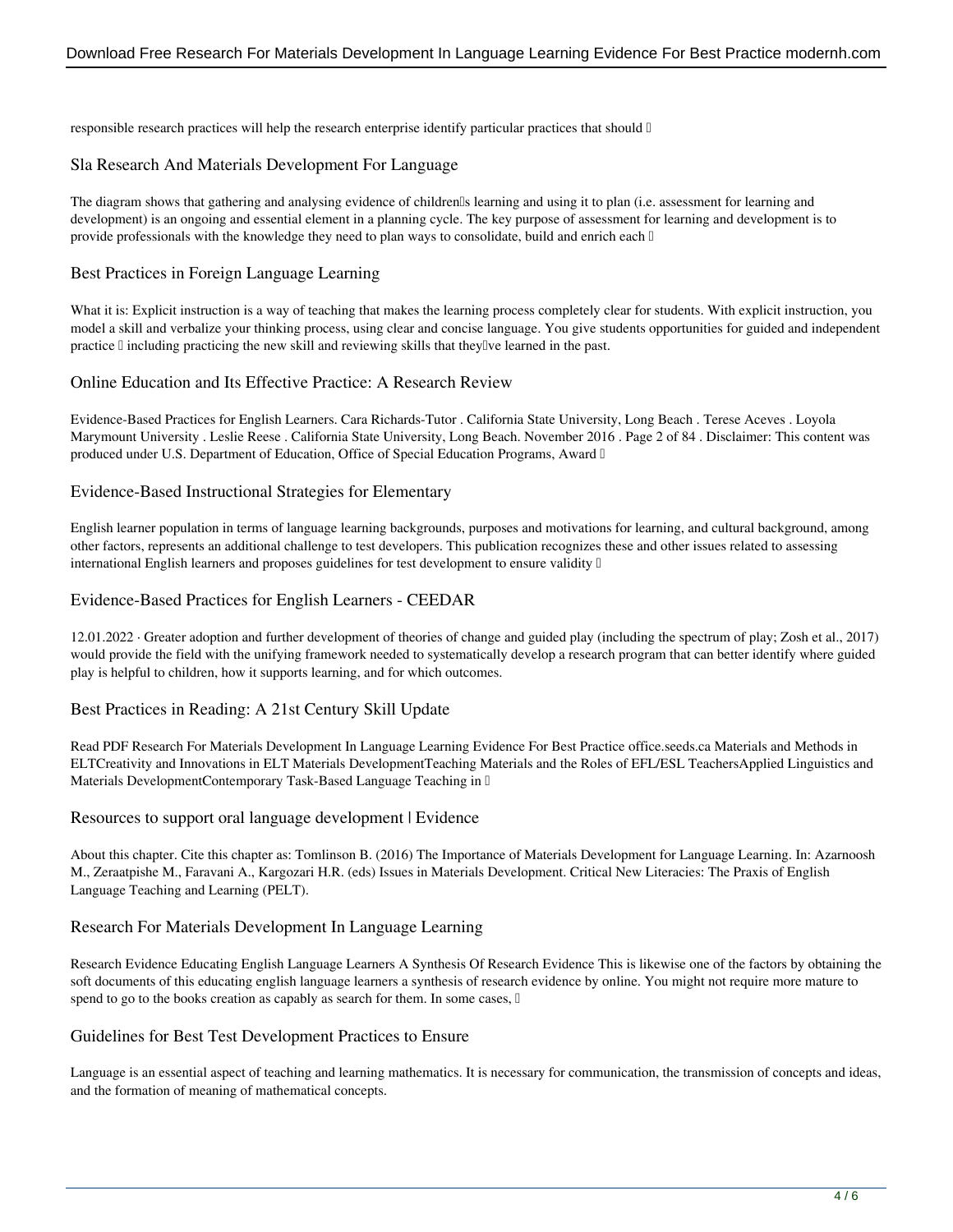## **Interventions for children's language and literacy**

15.07.2020 · While we all know the importance of supporting children's home and tribal language development, research continues to evolve, best practices are updated and all programs have both strengths and opportunities for improvement. In an effort to support the work of early Head Start and Head Start programs across the country, the National Center on Early Childhood  $\mathbb{I}$ 

## **Making Best Use of Teaching Assistants - Evidence for Learning**

Fourth, and finally, extensive research, again from around the world, has found that children who are learning to read in a second language are able to transfer many skills and knowledge from their first language to facilitate their acquisition of reading skills in the second language. The best evidence of this comes from studies showing that students with strong reading skills in  $\mathbb{I}$ 

## **Evidence-Based Practices for Vocabulary Instruction**

Research provides insight into specific instructional strategies that should be used in every classroom to support elementary English learner students in developing both English language skills and academic content. This infographic is a quick reference to these evidence-based practices that can be used daily by elementary classroom teachers to support effective  $\mathbb I$ 

## **Practice Principle Guide: Assessment for Learning and**

The term Ibest practiceI is generally used to describe those instructional approaches and techniques that improve children's reading development. In short, these practices have acquired evidence over time that if used with fidelity, children are likely to become proficient in reading. The National Reading Panel Report (2000), now over a decade old, was perhaps the most  $\mathbb I$ 

# **LANGUAGE AND READING INTERVENTIONS FOR ENGLISH LANGUAGE …**

Research for materials development in language learning : evidence for best practice/ Edit.: Brian Tomlinson; Hitomi Masuhara

## **Research For Materials Development In Language Learning**

The research on language teaching and learning in the 20th century was a history of succession of trials, errors, correction, and advancement (Cheng, 2006 ; Ni, 2009 ), in which behaviorist

## **Can guidance during play enhance children's learning and**

Cultivating a research-based approach to developing your practice provides evidence to effect change in your teaching, your classroom, your school, and beyond. Rebecca Austin, author of Researching Primary Education and Senior Lecturer at the School of Teacher Education and Development at Canterbury Christchurch University, highlights what the benefits are of  $\mathbb I$ 

# **PRACTICE PRINCIPLES FOR EXCELLENCE IN TEACHING AND LEARNING**

27.05.2016 · SLA Research and Materials Development for Language Learning is the only book available to focus on the interaction between second language acquisition theory and materials development for language learning. It consists of contributions written by experts in SLA, experts in materials development, researchers who have expertise in both fields, and  $\mathbb{I}$ 

## **Second language acquisition (SLA) research: its**

This Evidence for Learning Guidance Report is designed to provide practical, evidence abased guidance to help primary and secondary schools make the best use of teaching assistants (TAs). It contains seven recommendations, based on the latest research examining the use of TAs in classrooms. The guidance draws predominately on studies

## **Learning Theories that Impact English Teaching and Learning**

- learn the skills of using resources and materials creatively - store part-finished projects and display work in progress - learn the value of storing and displaying open-ended resources and materials in an orderly and beautiful way - develop some of their ideas and explorations over an